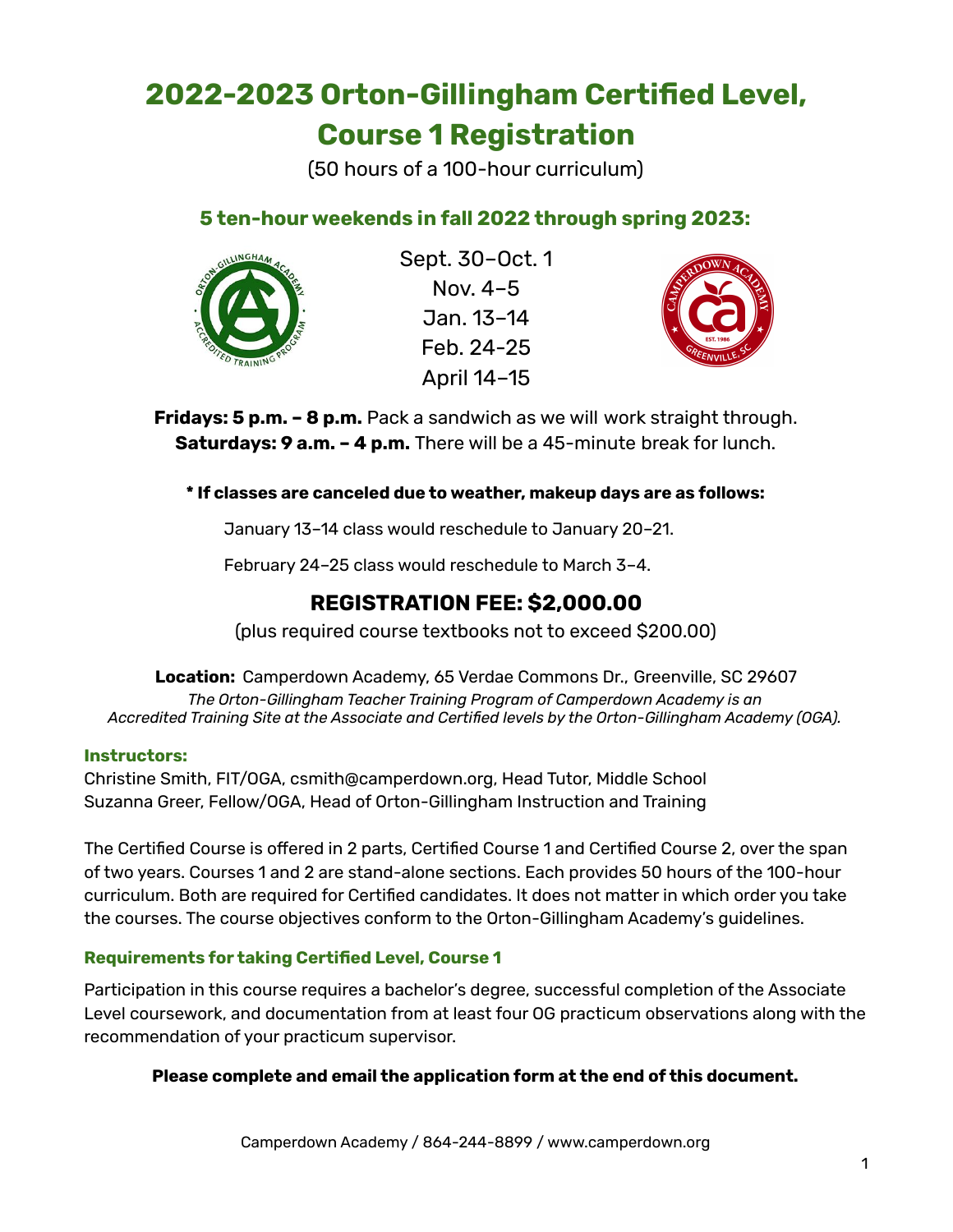## **Course Description:**

Certified level coursework is designed to prepare the Certified member to have the knowledge and skill to provide instruction as an independent OG practitioner. Trainees will demonstrate the knowledge and skill to teach advanced phonology as well as morphology to students of all ages. Interpreting psychoeducational testing and informal testing and using this information to plan diagnostic and prescriptive OG lessons are focal points of this course. Course participants will learn about the needs of dyslexic learners including specific strategies appropriate for older learners. They will be observed teaching an advanced word structure lesson and will write a student profile.

## **Course 1 Expectations:**

#### **Trainees will**

- Understand the definition of dyslexia as well as some common neuromyths
- Understand the needs of the older dyslexic learner
	- o Learn strategies for working with an older student
	- o Adjust the sequence to fit the needs of the student
	- o Recognize co-occurring conditions and learn how to support these
- Analyze formal and informal assessments
	- o Understand statistical measurement terminology
	- o Explore a variety of psychoeducational tests
	- o Determine a student's strengths and weaknesses and which multisensory strategies are best suited to use with the student
- Write a student profile for the course project
- Further their understanding of phonology and morphology through study of
	- o Contributions of Latin, Greek, Anglo-Saxon, and French influences in the English language and their implications for decoding and spelling
	- o Phonology in Level 3 of Camperdown's sequence
	- o Carefully crafted advanced word structure lesson plans
	- o Latin prefixes
	- o Latin bases
	- o Suffixes and their related spelling rules
	- o Greek combining forms
	- o Latin connecting vowel patterns
- Understand the difference between morphological awareness and phonological awareness and the importance of both in unlocking literacy
	- o Incorporate morphological and phonological awareness activities into an OG lesson
- Discuss and/or write summaries of readings required by the OGA
- Create and organize useful teaching materials
- Participate in hands-on and group activities
- Learn strategies for teaching written expression with a focus on sentence-level writing, grammar, and syntax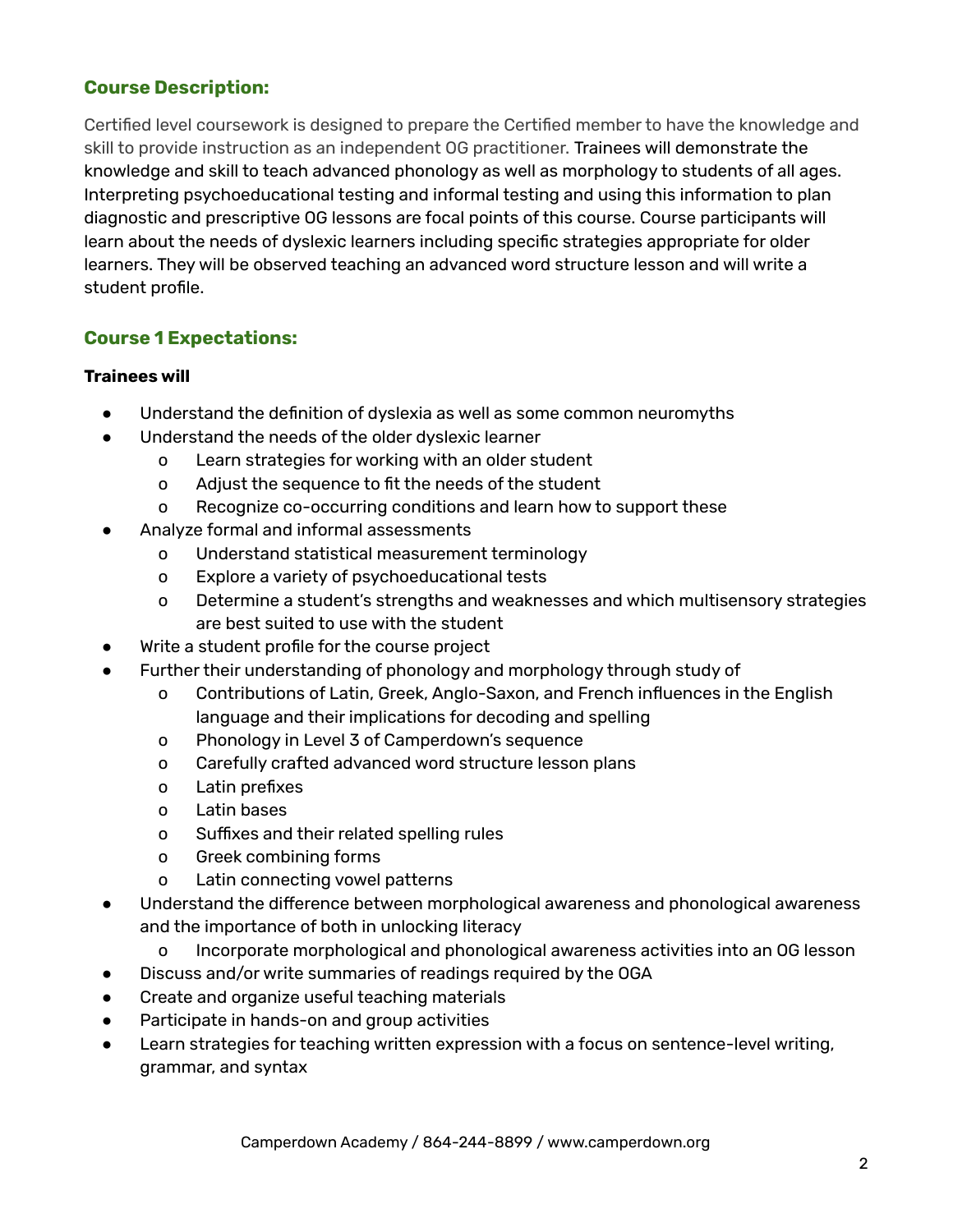- Learn valuable ways to teach vocabulary by
	- o Using morphology to access the meaning of words
	- o Honing in on Tier 2 vocabulary
- Become better equipped to teach cursive handwriting
- Be observed teaching a morphology lesson
- Understand the requirements for application to the Orton-Gillingham Academy

#### *Upon registration, a pre course reading list will be provided. Readings that are due on September 30th will be sent no later than July 1st.*

## **Course 1 Texts**

*Language* by Suzanne Carreker

You will need to **purchase or have access to** these books for the course. You can buy a used book instead of a new book, but the edition is important.

| <b>Title and author</b>                                                                                                                            | Available at              | <b>Approximate Cost</b> |
|----------------------------------------------------------------------------------------------------------------------------------------------------|---------------------------|-------------------------|
| Everything You Want to Know &<br>Exactly Where to Find It by<br><b>William Van Cleave</b><br>(5th edition)-important!                              | wyced.com                 | \$45.00                 |
| Ready to Read: a Multisensory<br><b>Approach to Language-Based</b><br><b>Comprehension Instruction</b><br><b>Farrell and Matthews</b>              | amazon.com                | \$27.00                 |
| Wrightslaw: All About Tests and<br>Assessments: Answers to<br><b>Frequently Asked Questions</b><br>(2nd edition) by Farrall, Wright,<br>and Wright | amazon.com                | <b>\$14.95</b>          |
| <b>Suggested but not required to purchase:</b>                                                                                                     |                           |                         |
| <b>Word Detective: Discovering</b><br>the History of the English                                                                                   | https://neuhausestore.org | \$35.00                 |